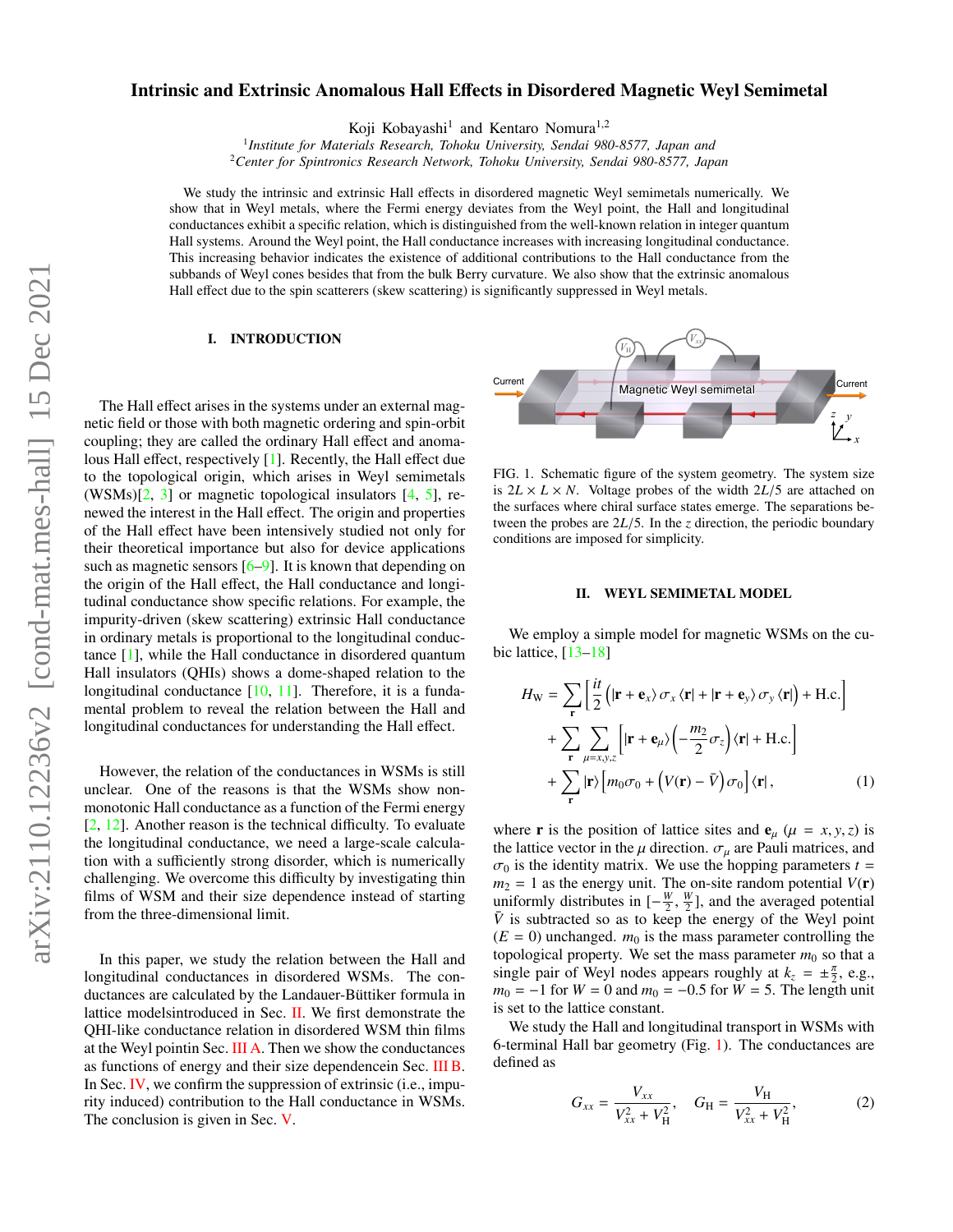

<span id="page-1-2"></span>FIG. 2. (a) Hall conductance  $G_H$  (red) and longitudinal conductance  $G_{xx}$  (blue) as a function of mass  $m_0$  at  $E = 0$ . The size  $L = 60$ , thickness  $N = 5$ , and disorder strength  $W = 3$ . (b) Relation between the conductances for the lowest plateau transition. We took the average over a sufficiently large number of samples, and the error bars are smaller than the line width.

where the voltages  $V_{xx}$  and  $V_{H}$  are numerically calculated using the recursive Green's function method [\[19,](#page-4-13) [20\]](#page-4-14). The pairs of choices of the electrodes (i.e., transport between two electrodes on the top or bottom and left or right) are equivalent and averaged in the following calculations. The electrodes are composed of ideal one-dimensional metallic wires, and we set the hopping between the sample and electrode sites  $t' = t$ . Since we are interested in a thick limit of WSM thin films, we impose the periodic boundary conditions in the *z* direction for simplicity.

#### III. INTRINSIC ANOMALOUS HALL EFFECT

## <span id="page-1-0"></span>A. At the Weyl point

First, we focus on the Weyl point  $E = 0$  of disordered WSM thin films. The clean WSM thin films are equivalent to the anomalous Hall insulators and are characterized by the Chern number [\[18\]](#page-4-12). For short-range disorder, the WSM encounters a semimetal-metal transition at a finite disorder strength  $W_c$  ( $\simeq$  6) [\[21,](#page-4-15) [22\]](#page-4-16). Thus the WSM state, i.e., vanishingly small density of states at  $E = 0$ , can survive even under disorder.

As long as the density of states at  $E = 0$  is small enough, WSM thin films show the quantized Hall conductance as shown in Fig.  $2(a)$  $2(a)$ . While the plateau transition points are governed by the effective mass  $\tilde{m}_0(m_0, W)$  [\[23,](#page-4-17) [24\]](#page-4-18) instead of the bare  $m_0$  under disorder, the relation of the conductances,  $G_H$  and  $G_{xx}$  [Fig. [2\(](#page-1-2)b)], is insensitive to disorder and seems the same as in QHIs  $[10, 11]$  $[10, 11]$  $[10, 11]$ . We note that similar plateau transitions are also obtained as a function of disorder strength *W* [\[20\]](#page-4-14) since the effective mass  $\tilde{m}_0$  is a function of  $m_0$  and *W*. Therefore, for finite thickness, the intrinsic anomalous Hall effect in disordered WSM films is basically the same as the quantum anomalous Hall effect. In the thick limit or bulk WSMs, the discrete plateau transition turns into the continuous change of Hall conductance proportional to the separation of the Weyl nodes.

### <span id="page-1-1"></span>B. Energy dependence

The feature of the WSM distinctive from the QHI is the Fermi energy *E* dependence of the density of states: quadratic in 3D WSMs and vanishing only at  $E = 0$ , whereas gapped in 2D QHIs. Here, we focus on the dependence of the conductances on Fermi energy. Sometimes the state at  $E \neq 0$ is called Weyl metal, but here we call the states within the energy range of the Weyl cones ( $|E| \leq t$  in the clean limit and  $|E| \le 0.6t$  for  $W = 5$ [\[22\]](#page-4-16) as WSM, for simplicity. Under sufficiently strong disorder, where ordinary metallic states becomes diffusive, the WSM states dominate the transport because they are insensitive to disorder especially near the Weyl point. Thus we consider a disorder strength  $W = 5$  slightly below the semimetal-metal transition  $W_c \approx 6$  to focus on the transport of WSM states. The calculated Hall and longitudinal conductances as a function of Fermi energy are shown in Fig. [3\(](#page-2-1)a). At the Weyl point  $E = 0$ , the Hall conductance  $G_H$ has the quantized value 3, and the longitudinal conductance  $G_{xx}$  is almost zero. Here the quantized value of  $G_H$  is determined by how many wavenumbers  $k_n = \frac{2\pi n}{N}$  cut the Fermi arc between  $k_z = \pm \frac{\pi}{2}$ : 3 for  $N = 5$  and  $\frac{N}{2}$  in the large *N* limit. For the Weyl metal  $0 < |E| \le 0.6$ , the Hall conductance  $G_H$ shows the double-peak structure with a larger maximum value  $(G_H \approx 3.3$  at  $E = \pm 0.2)$  than the quantized value 3, while the longitudinal conductance  $G_{xx}$  increases with  $|E|$ . The Hall conductance decreases outside the WSM regime  $|E| \ge 0.6$  as the Fermi energy increases, then vanishes for sufficiently large energy, i.e., for the diffusive metallic regime  $|E| \ge 1.5$ .

By plotting the relation between these conductances, Fig. [3\(](#page-2-1)b), it becomes clear that the Hall conductance increases from the quantized value as the longitudinal conductance increases from zero. This curve corresponds to an energy-driven crossover from the Weyl point  $E = 0$  ( $G_H = 3$  and  $G_{xx} = 0$ ) to the Hall conductance peak in the WSM regime  $(G_H > 3)$ , then to the diffusive metal or the Anderson insulator ( $G_H \simeq 0$ and  $G_{xx} > 0$ ). The point  $G_H = G_{xx} = 0$  corresponds to the outside of the energy band  $|E| \ge 6$ . Reflecting the increase of the Hall conductance, the curve has a positive slope around the Weyl point  $(G_H, G_{xx}) = (3, 0)$ , in contrast to that in the QHIs, which has a negative slope around  $(G_H, G_{xx}) = (1, 0)$ [see Fig. [2\(](#page-1-2)b)]. This relation means that the deviation of the Hall conductance from the quantized value behaves as  $\Delta G_{\rm H}(E) \equiv G_{\rm H}(E) - G_{\rm H}(0) \sim G_{xx}(E)$  in the vicinity of the Weyl point, and thus the Hall angle  $G_H/G_{xx}$  keeps a large value even if the Fermi energy deviates from the Weyl point and if the system is disordered.

Next, we investigate the system-size dependence of the relation. Figure [4\(](#page-2-2)a) shows the relations for different thicknesses. The conductances are almost proportional to the thickness *N*, and the relation keeps its form when the thickness increases. On the other hand, they are almost independent of the area size of the system *L*, at least up to  $L = 90 \approx 0.1 \mu$ m. Therefore, by scaling the conductances with *N* (which has the same dimension as conductivity), we obtain an almost single curve for a certain strength of disorder Fig. [4\(](#page-2-2)b). In the thick WSM limit  $N \to \infty$ , we expect the curve starts from  $(G_H/N, G_{xx}/N) \rightarrow (0.5, 0)$ . On the other hand, the data for the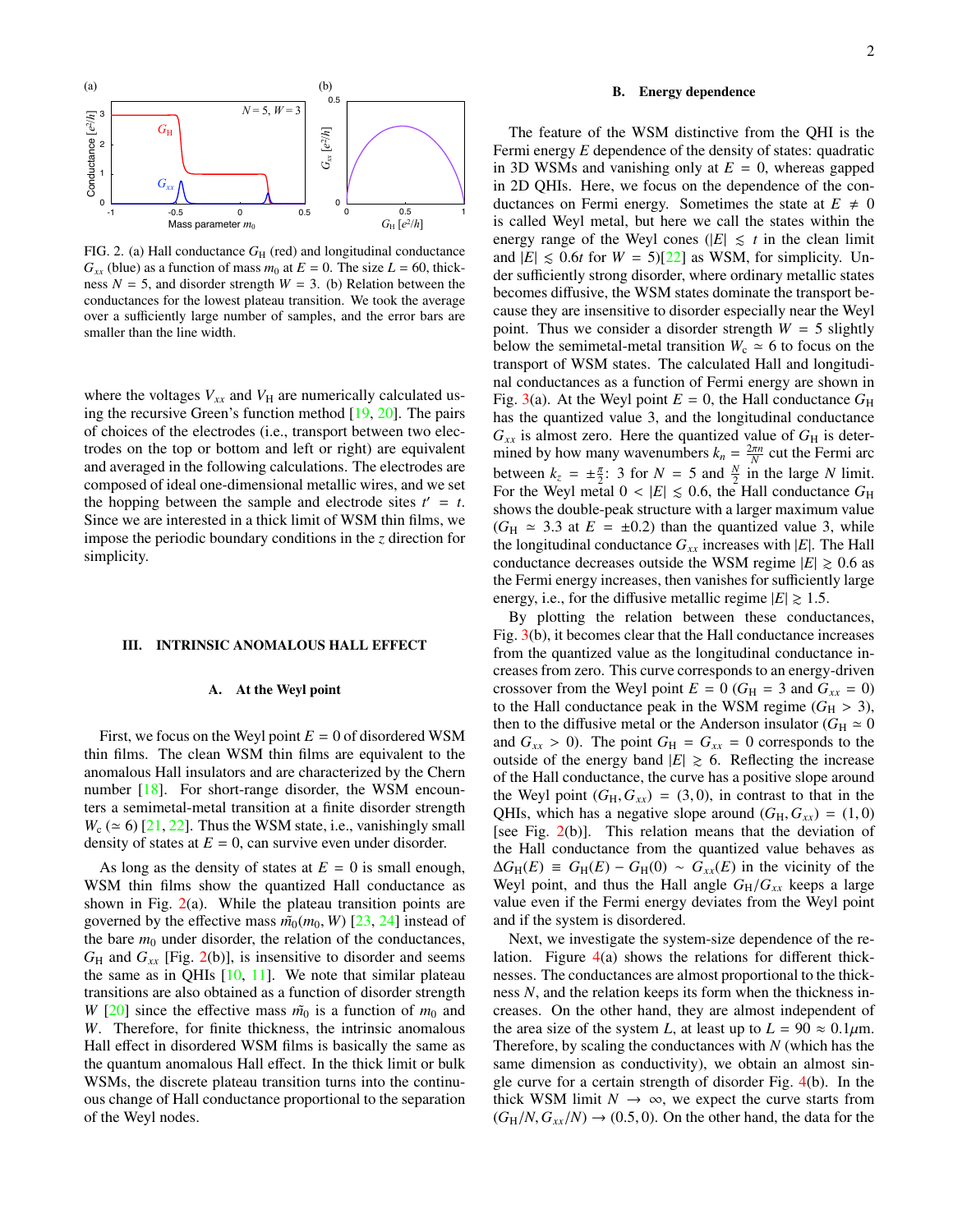

<span id="page-2-1"></span>FIG. 3. (a) Hall conductance  $G_H$  (red) and longitudinal conductance  $G_{xx}$  (blue) as a function of Fermi energy *E*. The mass  $m_0 = -0.5$ , size  $L = 60$ , thickness  $N = 5$ , and the disorder strength  $W = 5$ . The dotted line is the Hall conductivity calculated from the Berry curvature in the clean limit. (b) Relation between the conductances in (a). The error bars are smaller than the line width.



<span id="page-2-2"></span>FIG. 4. (a) Relation of the energy-dependent conductances in magnetic Weyl semimetal films with thicknesses  $N = 5, 7, 9, 11, 13$ , and 15. The area size  $L = 60$ , disorder strength  $W = 5$  and  $m_0$  = −0.5. (b) Relation between the scaled conductances  $G_H/N$ and  $G_{xx}/N$ . The sizes are  $L = 60$  (cross) and 90 (square) with thicknesses  $N = 9, 11, 13,$  and 15. The statistical error bars are smaller than the symbols.

maxima of the Hall conductance are almost converged around  $(G_H/N, G_{xx}/N) = (0.6, 0.25)$ . Thus we expect the increasing behavior survives in a thick WSM.

The increasing behavior of the Hall conductance  $G_H$  with increasing longitudinal conductance  $G_{xx}$  cannot be explained by the Berry curvature or linear response theory in the clean bulk [dotted line in Fig.  $3(a)$  $3(a)$ ]. For a simple WSM, it was predicted that a finite Hall conductance arises even if the Weyl cones are gapped [\[12\]](#page-4-9). In fact, we have confirmed that the Hall conductance can be finite for gapped Weyl states in our model. For a small positive effective mass  $\tilde{m}_0 > 0$ , the bulk Weyl cones are gapped, and the chiral edge states in thin films are absent. Figure [5\(](#page-2-3)a) shows the Hall and longitudinal conductances for the gapped state  $m_0 = +0.5$  with  $W = 3$ . Although the system is topologically trivial, the Hall conductance becomes finite and shows the double-peak structure around the gap ( $G_H \approx 0.4$  at  $E = \pm 0.5$ ). By plotting the relation between  $G_H$  and  $G_{xx}$  [Fig. [5\(](#page-2-3)b)], one can see that the Hall conductance increases with increasing longitudinal conductance. Since the relation is similar to that for the additional Hall conductance in gapless WSMs [the relation around  $(G_H, G_{xx}) = (3, 0)$  in Fig.  $3(b)$  $3(b)$ ], double-peak structures around  $E = 0$  for gapless [Fig.  $3(a)$  $3(a)$ ] and gapped [Fig.  $5(a)$  $5(a)$ ] WSMs are expected to have a common origin. Thus, the double-peak structures can be



<span id="page-2-3"></span>FIG. 5. (a) Hall conductance  $G_H$  (red) and longitudinal conductance  $G_{xx}$  (blue) as a function of Fermi energy *E*. The mass  $m_0 = +0.5$ , size  $L = 30$ , thickness  $N = 5$ , and disorder strength  $W = 3$ . The Hall conductivity calculated from the Berry curvature in the clean limit is negligibly small. This Hall conductance peak is rather fragile than that in the gapless WSM; it tends to vanish for a large gap or strong disorder. (b) Relation between the conductances in (a). The ensemble averages over 150,000 samples are taken for each data point, and the error bars are smaller than the symbols. The solid line is a guide to the eyes (moving average).

interpreted as the contributions to Hall conductance from the gapped subbands of Weyl cones, which arise in gapless WSMs for  $k_z$ 's around but not exactly at the Weyl nodes  $k_z = \pm k_0$ .

Here we comment on the disorder strength. The presence of disorder will be essential for the additional Hall conductance peaks around the Weyl point, since the bulk Berry curvature in the absence of disorder does not show the peak structure. However, the obtained additional peaks become prominent in the weak disorder limit and are suppressed as increasing the disorder strength *W*. Although this behavior is not intuitive, similar behavior is reported for the valley Hall conductivity in graphene [\[25\]](#page-4-19), calculated by the self-consistent Born approximation. Thus the enhancement of the Hall conductance in the weak disorder limit is not a numerical artifact but can be a generic feature of Dirac electron systems. Meanwhile, in the clean limit or weak disorder such that the mean free path exceeds the system size, the conducting states are ballistic, and the conductances are proportional to the number of currentcarrying states ( $G_H$ ,  $G_{xx} \sim L$ ). Therefore, the scale-insensitive relation found in Fig. [4\(](#page-2-2)b) holds only for a sufficiently disordered (i.e., diffusive) regime.

#### <span id="page-2-0"></span>IV. EXTRINSIC ANOMALOUS HALL EFFECT

The extrinsic (i.e., impurity-induced) anomalous Hall conductance is typically proportional to the longitudinal conductance and should be vanishing at the Weyl point  $E = 0$ , where  $G_{xx} = 0$ . Furthermore, even for Weyl metals  $|E| > 0$ , the extrinsic contribution is predicted  $[2, 26]$  $[2, 26]$  $[2, 26]$  to be buried in the intrinsic contribution. In this section, we carefully extract the extrinsic contribution to the anomalous Hall effect in ferromagnetic WSMs and show the relation between the extrinsic contribution and the longitudinal conductance.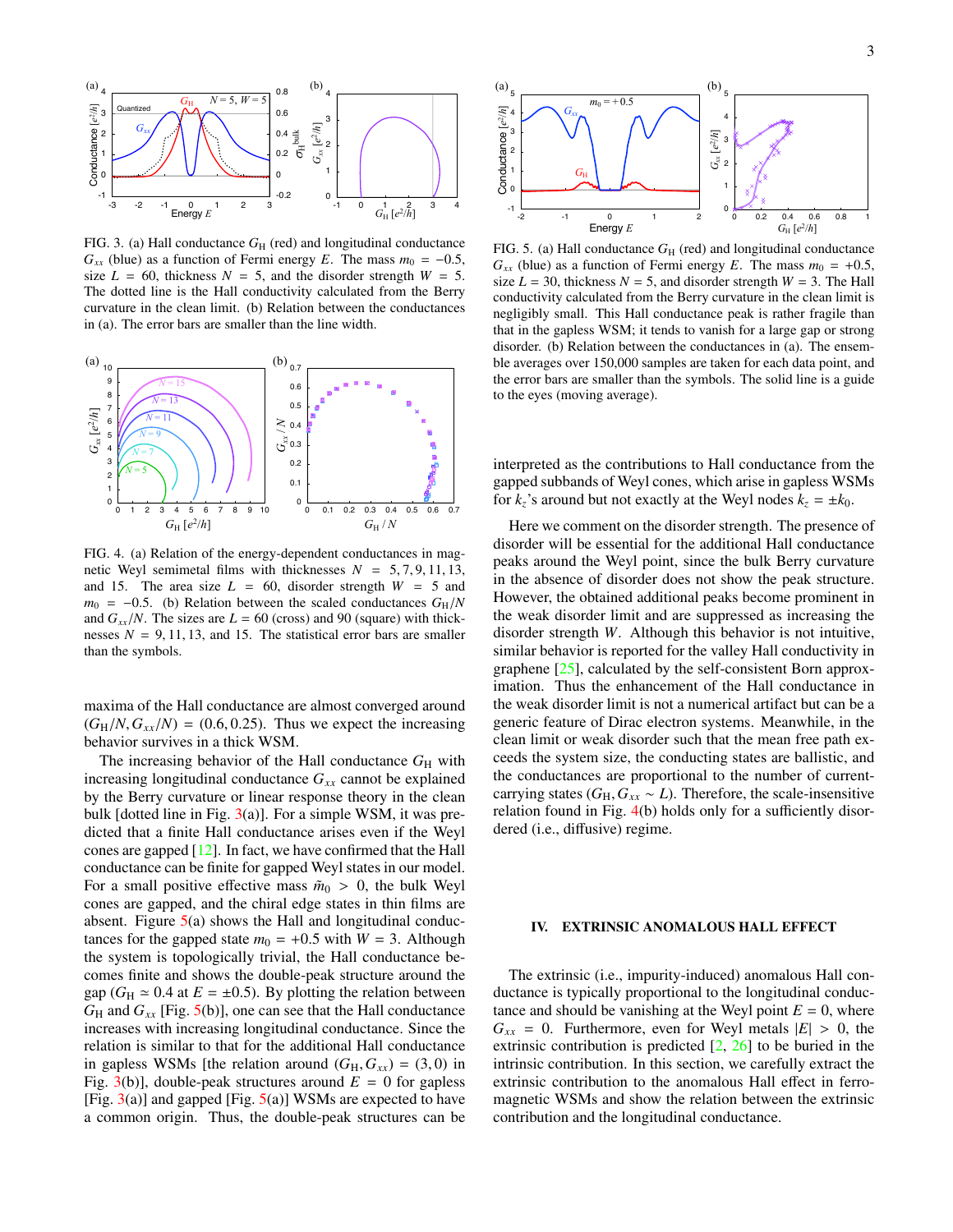#### A. Dirac semimetal model

Since the extrinsic anomalous Hall effect is maximized in half-metallic systems, we employ a model for half-metallic magnetic WSMs, which is realized by introducing a strong exchange interaction into topological Dirac semimetals. The Hamiltonian for a topological Dirac semimetal is typically written as [\[27\]](#page-4-21)

$$
H_{\rm D} = \sum_{\mathbf{r}} \left[ \frac{it}{2} \left( |\mathbf{r} + \mathbf{e}_{x} \rangle \tau_{x} s_{z} \langle \mathbf{r} | + | \mathbf{r} + \mathbf{e}_{y} \rangle \tau_{y} s_{0} \langle \mathbf{r} | \right) + \text{H.c.} \right]
$$
  
+ 
$$
\sum_{\mathbf{r}} \sum_{\mu = x, y, z} \left[ |\mathbf{r} + \mathbf{e}_{\mu} \rangle \left( -\frac{m_{2}}{2} \tau_{z} s_{0} \right) \langle \mathbf{r} | + \text{H.c.} \right]
$$
  
+ 
$$
\sum_{\mathbf{r}} |\mathbf{r} \rangle \left[ m_{0} \tau_{z} s_{0} + U(\mathbf{r}) \tau_{0} s_{0} - J M_{z} \tau_{0} s_{z} \right] \langle \mathbf{r} |, \tag{3}
$$

where  $\tau_i$  and  $s_i$  with  $i = x, y, z$  are Pauli matrices corresponding to orbital and spin degrees of freedom, respectively, and with  $i = 0$  are identity matrices. We set  $t = 2$  and  $m<sub>2</sub> = 1$ . We consider the short-ranged impurity potential  $U(\mathbf{r})$  with potential height *W*imp, which is randomly distributed on the lattice sites with the density  $\rho_{\text{imp}}$ . The exchange interaction *J* and magnetization  $M_z$  are set so that the spin-up and -down bands split sufficiently  $(JM_z = 8)$ . We focus on the spin-up bands, and the energy is measured from the Weyl point.

The spin-dependent scattering of strength *W<sup>s</sup>* is introduced in the form of  $H_s \propto W_s$  ( $S \times p$ ) ·  $\nabla U$  [\[28,](#page-5-0) [29\]](#page-5-1), as

$$
H_s = \sum_{\mathbf{r}} |\mathbf{r}\rangle \sum_{\mu,\nu,\gamma=x,y,z} \sum_{m,n=\pm 1} (-iW_s) \varepsilon_{\mu\nu\gamma} mnS_{\gamma}
$$
  
 
$$
\times \left[ U(\mathbf{r} + m\mathbf{e}_{\mu}) - U(\mathbf{r} + n\mathbf{e}_{\nu}) \right] \langle \mathbf{r} + m\mathbf{e}_{\mu} + n\mathbf{e}_{\nu} |, \quad (4)
$$

where the spin operators  $S_{x,z} = \tau_0 s_{x,z}$  and  $S_y = \tau_z s_y$ .

#### B. Extrinsic contributions

We investigate the Hall conductance in the ferromagnetic WSMs with impurities. To focus on the extrinsic anomalous Hall effect, we consider sufficiently weak disorder, where the localization length is larger than the system size and *Gxx* (and thus the extrinsic contribution to  $G_H$ ) becomes large. Here we set the potential height  $W_{\text{imp}} = 4$  and density  $\rho_{\text{imp}} = 5\%$ , which are efficient to obtain large extrinsic anomalous Hall effect.

In the absence of the spin scattering  $W_s = 0$ , we see the intrinsic contributions to the anomalous Hall effect as shown in Fig.  $6(a)$  $6(a)$ . Since the disorder strength is weak compared with the white-noise disorder of  $W = 5$  discussed in Figs. [3](#page-2-1) and [4,](#page-2-2) an energy gap ( $|E| \le 0.6$ ) and a quantized plateau of the Hall conductance remain for a thin film  $(N = 5)$ . The small dip and peak of  $G_H$  and  $G_{xx}$ , respectively, around  $E = -0.5$ are coming from the impurity level, which we do not go into the details here. The large Hall conductance around  $|E| \approx$ 3, which locates in the metallic regime, is due to the large longitudinal conductance [\[1\]](#page-4-0) and strong exchange coupling.

By introducing a finite spin scattering  $W_s = 0.4$ , both the Hall and longitudinal conductances change as shown in



<span id="page-3-0"></span>FIG. 6. (a)(b) Hall conductance  $G_H$  (red) and longitudinal conductance  $G_{xx}$  (blue) as functions of Fermi energy  $E$  under impurities of height  $W_{\text{imp}} = 4$  with density  $\rho_{\text{imp}} = 5\%$ . The strength of the spin scattering is  $W_s = 0$  (a) and  $W_s = 0.4$  (b). The system size  $L = 30$ , thickness  $N = 5$ , and the mass  $m_0 = -0.5$ . (c) Longitudinal conductance  $G_{xx}^{\text{ave}}(E) = [G_{xx}(E, 0.4) + G_{xx}(E, -0.4)]/2$  (blue) and extrinsic<br>contribution of Hall conductance  $G^{\text{ext}}$  (red) calculated from  $W = 0$ contribution of Hall conductance  $G<sub>H</sub><sup>ext</sup>$  (red) calculated from  $W<sub>s</sub> = 0$ (a), 0.4 (b), and <sup>−</sup>0.4 (not shown). (d) Relations of conductances for the Weyl semimetal state (green circle) corresponding to the green shadowed region in (c) and for the ordinary metallic state (orange square) corresponding to the orange shadowed region. The statistical error bars are smaller than the symbols.

Fig. [6\(](#page-3-0)b). Since the obtained Hall conductance is a sum of intrinsic and extrinsic contributions, we extract the extrinsic contribution by defining

$$
G_{\rm H}^{\rm ext}(E, W_s) = G_{\rm H}(E, W_s)
$$
  
- 
$$
G_{\rm H}(E, 0) \frac{G_{xx}(E, W_s) + |G_{\rm H}(E, W_s)|}{G_{xx}(E, 0) + |G_{\rm H}(E, 0)|},
$$
 (5)

where the second term is an estimation of the intrinsic contribution ( $|G_H|$ 's are added to avoid the divergence when  $G_{xx} = 0$ and not important for  $G_{xx} > 0$ , which we are interested in). For the sake of numerical accuracy, we have calculated the average  $G_{\text{H}}^{\text{ext}}(E) = [G_{\text{H}}^{\text{ext}}(E, 0.4) - G_{\text{H}}^{\text{ext}}(E, -0.4)]/2$ , where  $G_{\text{H}}^{\text{ext}}(E, -0.4)$  gives a similar value to the opposite sign of  $G_{\text{K}}^{\text{ext}}(F, 0.4)$ . The extracted extrinsic contribution  $G_{\text{K}}$  $G_H^{\text{ext}}(E, 0.4)$ . The extracted extrinsic contribution  $G_H^{\text{ext}}$  is plot-<br>ted in Fig. 6(c). Compared to the extrinsic Hall conductance ted in Fig. [6\(](#page-3-0)c). Compared to the extrinsic Hall conductance  $G_H^{\text{ext}}$  in the metallic regime (−5 ≤ *E* ≤ −4, orange shadowed region), that for the WSM regime ( $0.5 \le E \le 1.5$ , green shadowed region) looks suppressed.

The suppression of the extrinsic effect in WSMs becomes clear by plotting the relation of conductances. As shown in Fig. [6\(](#page-3-0)d), the extrinsic Hall conductance in the WSM state is slightly increasing with increasing longitudinal conductance, but its Hall angle  $G_H^{\text{ext}}/G_{xx}^{\text{ave}}$  is significantly smaller than that<br>in the metallic state. This small Hall angle implies that the in the metallic state. This small Hall angle implies that the impurity-induced deviation of the Hall conductance will be smaller than the additional contribution from the subbands of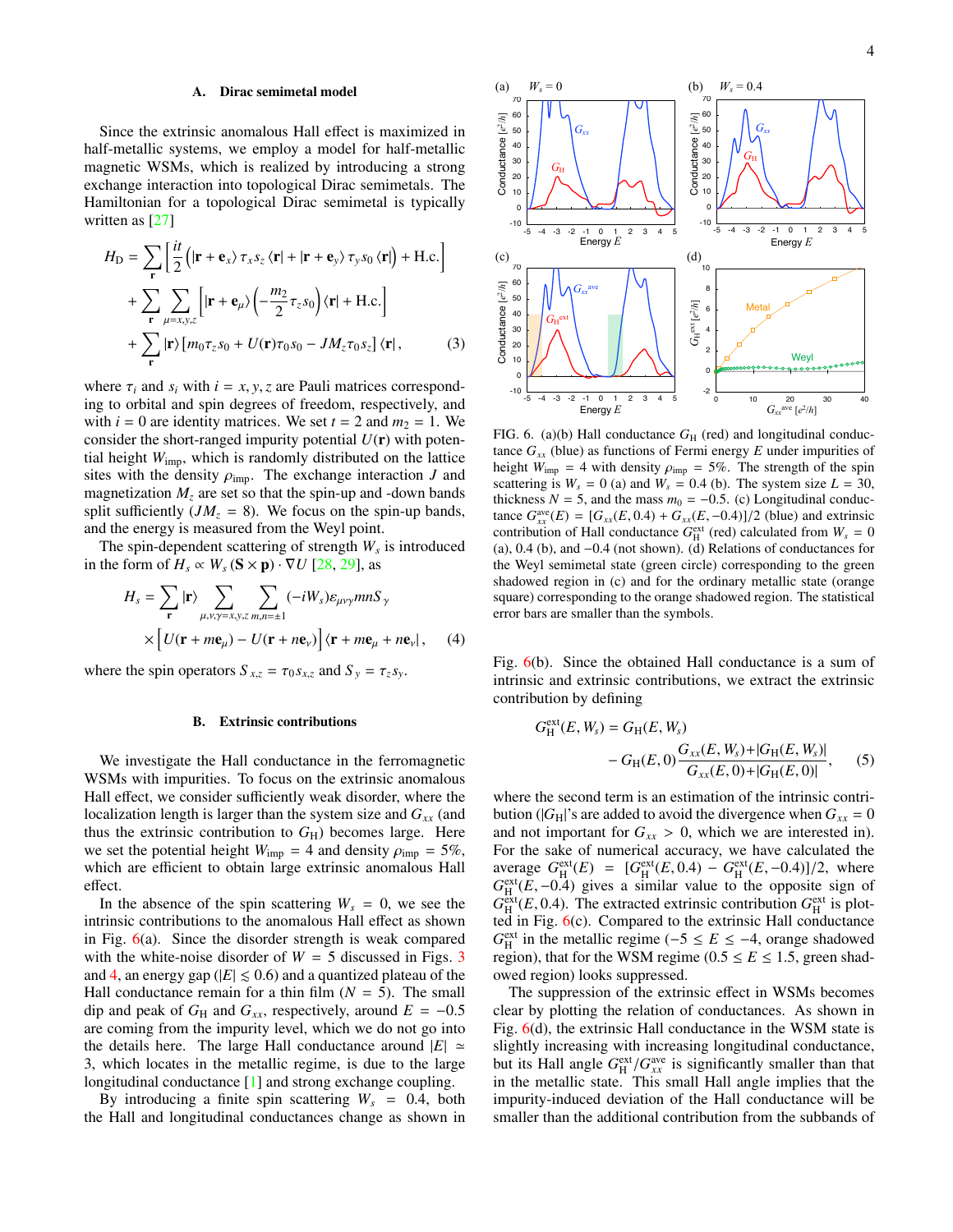Weyl cones. Thus the extrinsic contribution, which can be either additive or subtractive to the intrinsic contribution, does not change the increasing behavior in Fig. [4\(](#page-2-2)b) qualitatively even with a large longitudinal conductance, i.e., a larger system size.

## <span id="page-4-10"></span>V. CONCLUSIONS

We have studied the relation between the Hall conductance and longitudinal conductance in disordered WSMs. We have first shown that the WSM thin films at  $E = 0$ , where the density of states vanishes, reproduces the same relation as for the QHIs even under strong disorder. In contrast, in WSMs with a finite density of states, i.e., when the Fermi energy shifts from the Weyl point, a specific relation for the WSM is found: the Hall conductance  $G_H$  increases from the semi-quantized value with increasing longitudinal conductance  $G_{xx}$ . The increase of the Hall conductance is considered to be coming from the subbands of the Weyl cones and is not predictable only from the bulk Berry curvature in the clean limit. We have investigated the system-size dependence of the conductances and

- <span id="page-4-0"></span>[1] N. Nagaosa, J. Sinova, S. Onoda, A. H. MacDonald, and N. P. Ong, Anomalous Hall effect, [Rev. Mod. Phys.](http://dx.doi.org/10.1103/RevModPhys.82.1539) 82, 1539 (2010).
- <span id="page-4-1"></span>[2] A. A. Burkov, Anomalous Hall Effect in Weyl Metals, [Phys.](http://dx.doi.org/10.1103/PhysRevLett.113.187202) Rev. Lett. 113[, 187202 \(2014\).](http://dx.doi.org/10.1103/PhysRevLett.113.187202)
- <span id="page-4-2"></span>[3] N. P. Armitage, E. J. Mele, and A. Vishwanath, Weyl and Dirac semimetals in three-dimensional solids, [Rev. Mod. Phys.](http://dx.doi.org/10.1103/RevModPhys.90.015001) 90, [015001 \(2018\).](http://dx.doi.org/10.1103/RevModPhys.90.015001)
- <span id="page-4-3"></span>[4] R. Yu, W. Zhang, H.-J. Zhang, S.-C. Zhang, X. Dai, and Z. Fang, Quantized Anomalous Hall Effect in Magnetic Topological Insulators, Science 329[, 61 \(2010\).](http://dx.doi.org/10.1126/science.1187485)
- <span id="page-4-4"></span>[5] Y. Tokura, K. Yasuda, and A. Tsukazaki, Magnetic topological insulators, [Nat. Rev. Phys.](http://dx.doi.org/10.1038/s42254-018-0011-5) 1, 126 (2019).
- <span id="page-4-5"></span>[6] J. Heremans, Solid state magnetic field sensors and applications, [J. Phys. D: Appl. Phys](http://dx.doi.org/10.1088/0022-3727/26/8/001) 26, 1149 (1993).
- [7] E. V. Vidal, G. Stryganyuk, H. Schneider, C. Felser, and G. Jakob, Exploring  $Co<sub>2</sub>Mn$ Al Heusler compound for anomalous Hall effect sensors, [Appl. Phys. Lett.](http://dx.doi.org/10.1063/1.3644157) 99, 132509 (2011).
- [8] Y. Satake, K. Fujiwara, J. Shiogai, T. Seki, and A. Tsukazaki, Fe-Sn nanocrystalline films for flexible magnetic sensors with high thermal stability, Sci. Rep. 9[, 3282 \(2019\).](http://dx.doi.org/10.1038/s41598-019-39817-8)
- <span id="page-4-6"></span>[9] K. Fujiwara, Y. Satake, J. Shiogai, and A. Tsukazaki, Dopinginduced enhancement of anomalous Hall coefficient in Fe-Sn nanocrystalline films for highly sensitive Hall sensors, [APL](http://dx.doi.org/10.1063/1.5126499) Mater. **7**[, 111103 \(2019\).](http://dx.doi.org/10.1063/1.5126499)
- <span id="page-4-7"></span>[10] H. Aoki, Quantised Hall effect, [Rep. Prog. Phys](http://dx.doi.org/10.1088/0034-4885/50/6/002) 50, 655 (1987).
- <span id="page-4-8"></span>[11] B. Huckestein, Scaling theory of the integer quantum Hall effect, [Rev. Mod. Phys.](http://dx.doi.org/10.1103/RevModPhys.67.357) 67, 357 (1995).
- <span id="page-4-9"></span>[12] A. A. Burkov, Chiral anomaly and transport in Weyl metals, [J.](http://dx.doi.org/10.1088/0953-8984/27/11/113201) [Phys.: Condens. Matter](http://dx.doi.org/10.1088/0953-8984/27/11/113201) 27, 113201 (2015).
- <span id="page-4-11"></span>[13] K.-Y. Yang, Y.-M. Lu, and Y. Ran, Quantum Hall effects in a Weyl semimetal: Possible application in pyrochlore iridates, Phys. Rev. B 84[, 075129 \(2011\).](http://dx.doi.org/10.1103/PhysRevB.84.075129)
- [14] K.-I. Imura and Y. Takane, Spin Berry phase in the Fermi-arc states, Phys. Rev. B 84[, 245415 \(2011\).](http://dx.doi.org/10.1103/PhysRevB.84.245415)

found that the conductances linearly scale with the thickness *N*, and their specific relation (i.e., the increasing behavior of  $G_H/N$  with  $G_{xx}/N$ ) survives for thick WSMs. We have also investigated the extrinsic (skew scattering induced) anomalous Hall effect in ferromagnetic WSMs. By carefully extracting the extrinsic contributions, we have confirmed that the extrinsic anomalous Hall effect is nearly independent of the longitudinal conductance and significantly smaller than the intrinsic contributions in the WSM state. These results imply the robustness of the Hall angle against disorder and deviation of the energy from the Weyl point; they will explain the large Hall angle in doped WSMs or disordered Weyl metals.

### ACKNOWLEDGMENTS

We thank M. Koshino for valuable discussions. This work was supported by the Japan Society for the Promotion of Science KAKENHI (Grant Nos. JP19K14607 and JP20H01830) and by CREST, Japan Science and Technology Agency (Grant No. JPMJCR18T2).

- [15] C.-Z. Chen, J. Song, H. Jiang, Q.-F. Sun, Z. Wang, and X.-C. Xie, Disorder and Metal-Insulator Transitions in Weyl Semimetals, Phys. Rev. Lett. 115[, 246603 \(2015\).](http://dx.doi.org/10.1103/PhysRevLett.115.246603)
- [16] H. Shapourian and T. L. Hughes, Phase diagrams of disordered Weyl semimetals, Phys. Rev. B 93[, 075108 \(2016\).](http://dx.doi.org/10.1103/PhysRevB.93.075108)
- [17] S. Liu, T. Ohtsuki, and R. Shindou, Effect of Disorder in a Three-Dimensional Layered Chern Insulator, [Phys. Rev. Lett.](http://dx.doi.org/10.1103/PhysRevLett.116.066401) 116[, 066401 \(2016\).](http://dx.doi.org/10.1103/PhysRevLett.116.066401)
- <span id="page-4-12"></span>[18] Y. Yoshimura, W. Onishi, K. Kobayashi, T. Ohtsuki, and K.- I. Imura, Comparative study of Weyl semimetal and topological/Chern insulators: Thin-film point of view, [Phys. Rev. B](http://dx.doi.org/10.1103/PhysRevB.94.235414) 94, [235414 \(2016\).](http://dx.doi.org/10.1103/PhysRevB.94.235414)
- <span id="page-4-13"></span>[19] S. Datta, *Quantum Transport: Atom to Transistor* (Cambridge University Press, 2005).
- <span id="page-4-14"></span>[20] Y. Takane, Disorder Effect on Chiral Edge Modes and Anomalous Hall Conductance in Weyl Semimetals, [J. Phys. Soc. Jpn.](http://dx.doi.org/10.7566/JPSJ.85.124711) 85[, 124711 \(2016\).](http://dx.doi.org/10.7566/JPSJ.85.124711)
- <span id="page-4-15"></span>[21] K. Kobayashi, T. Ohtsuki, K.-I. Imura, and I. F. Herbut, Density of States Scaling at the Semimetal to Metal Transition in Three Dimensional Topological Insulators, [Phys. Rev. Lett.](http://dx.doi.org/10.1103/PhysRevLett.112.016402) 112[, 016402 \(2014\).](http://dx.doi.org/10.1103/PhysRevLett.112.016402)
- <span id="page-4-16"></span>[22] K. Kobayashi, M. Wada, and T. Ohtsuki, Ballistic transport in disordered Dirac and Weyl semimetals, [Phys. Rev. Res.](http://dx.doi.org/10.1103/PhysRevResearch.2.022061) 2, [022061\(R\) \(2020\).](http://dx.doi.org/10.1103/PhysRevResearch.2.022061)
- <span id="page-4-17"></span>[23] R. Shindou and S. Murakami, Effects of disorder in threedimensional  $Z_2$  quantum spin Hall systems, [Phys. Rev. B](http://dx.doi.org/10.1103/PhysRevB.79.045321) 79, [045321 \(2009\).](http://dx.doi.org/10.1103/PhysRevB.79.045321)
- <span id="page-4-18"></span>[24] P. Goswami and S. Chakravarty, Quantum Criticality between Topological and Band Insulators in 3+1 Dimensions, [Phys. Rev.](http://dx.doi.org/10.1103/PhysRevLett.107.196803) Lett. 107[, 196803 \(2011\).](http://dx.doi.org/10.1103/PhysRevLett.107.196803)
- <span id="page-4-19"></span>[25] T. Ando, Theory of Valley Hall Conductivity in Graphene with Gap, [J. Phys. Soc. Jpn.](http://dx.doi.org/10.7566/JPSJ.84.114705) 84, 114705 (2015).
- <span id="page-4-20"></span>[26] The skew scattering was not taken into account in Ref. [2.](#page-4-1)
- <span id="page-4-21"></span>[27] Z. Wang, Y. Sun, X.-Q. Chen, C. Franchini, G. Xu, H. Weng, X. Dai, and Z. Fang, Dirac semimetal and topological phase